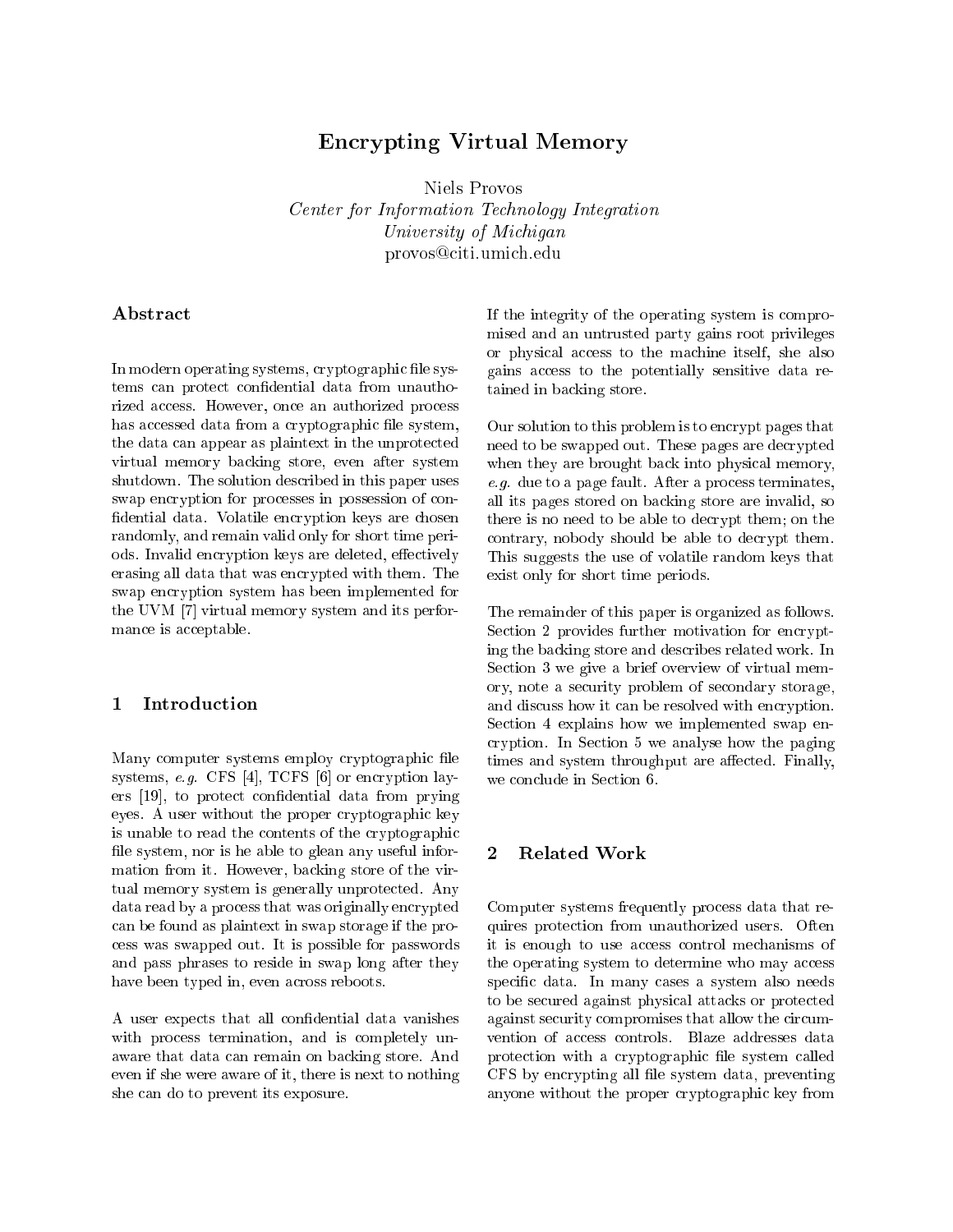accessing its content [4]. Anderson, Needham and Shamir aim at hiding the existen
e of data from an attacker by using a "Steganographic File System" [1]. A cryptographic key and the knowledge that a file exists are needed to access a file's contents. However, se
urity depends on the whole system, and an investigation of the intera
tion with other system omponents is essential.

Neither paper looks arefully at its operating environment, nor do they take into consideration that confidential data might inadvertently end up in backing store. The storage of confidential data on a swap device may defeat the purpose of encryption in CFS. Swap data can also be used to reconstruct what files are present in a system, thus defeating the purpose of steganography.

Swap encryption is meant to protect confidential data left on the backing store from intruders who have gained physical access to the storage medium. We observe that the same can be achieved by deleting all confidential data once it is no longer referenced. However, Gutmann has shown that it is difficult to delete thoroughly information from magnetic media or random-access memory [16]. He states: "the easiest way to solve the problem of erasing sensitive information from magnetic media is to ensure that it never gets to the media in the first place. Although not practical for general data, it is often worthwhile to take steps to keep particularly important information such as encryption keys from ever being written to disk."

Schneier and Kelsey describe a secure log system that keeps the contents of the log files confidential even if the system has been compromised  $[24]$ . While swap encryption is quite different from secure logging, the attack scenario and operating environment is similar.

There are other systems that modify the paging behavior of a virtual memory system. Notably, Fred Douglis' compression cache compresses memory pages to avoid costly disk accesses [10].

#### 3 3 Virtual Memory System

One purpose of virtual memory is to increase the size of the address space visible to processes by caching frequently-accessed subsets of the address

space in physical memory  $[2]$ . Data that does not fit in physical memory is saved on secondary storage known as the ba
king store. Paged out memory is restored to physical memory when a process needs to access it again  $[7]$ .

In many operating systems, the virtual memory pager daemon is responsible for reading and writing pages to and from their designated ba
king store. When a page has been written, it is marked as "clean" and can be evicted from physical memory. The next time a process accesses the virtual memory that was asso
iated with this page, a page fault occurs.

If the page is still resident in physi
al memory, it is marked as "recently used," and additionally "dirty" if the page fault is caused by a write access. Otherwise, because the page is no longer resident in physi
al memory, the pager allo
ates a page of physi
al memory and retrieves the data from ba
king store.

#### 3.1Se
ondary Storage

Compared to RAM speeds, secondary storage is usually made up from slow media, e.g. raw partitions on disk drives. Unlike primary memory, se
 ondary storage is nonvolatile, and the data stored on it is preserved after a system shutdown. Depending on usage patterns, a swap partition an retain data for many months or even years.

Confidential data in a process' address space might be saved on se
ondary storage and survive there beyond the expe
tations of a user. She assumes that all confidential data is deleted with the termination of the pro
ess. However, the data found by looking at the ontent of several swap partitions of ma
hines at the Center of Information Te
hnology Integration included: login passwords", PGP pass phrases, email messages, ryptographi keys from ssh-agent, shell command histories, URLs, etc.

To avoid this, we developed a system that makes data on the backing store impossible for an attacker to read if it was written a ertain time prior to the operating system's ompromise.

One approach is to avoid swapping completely by not using se
ondary storage at all. But this is

the author was amazed to find not only his current password, but also older ones that had not been used for months also months.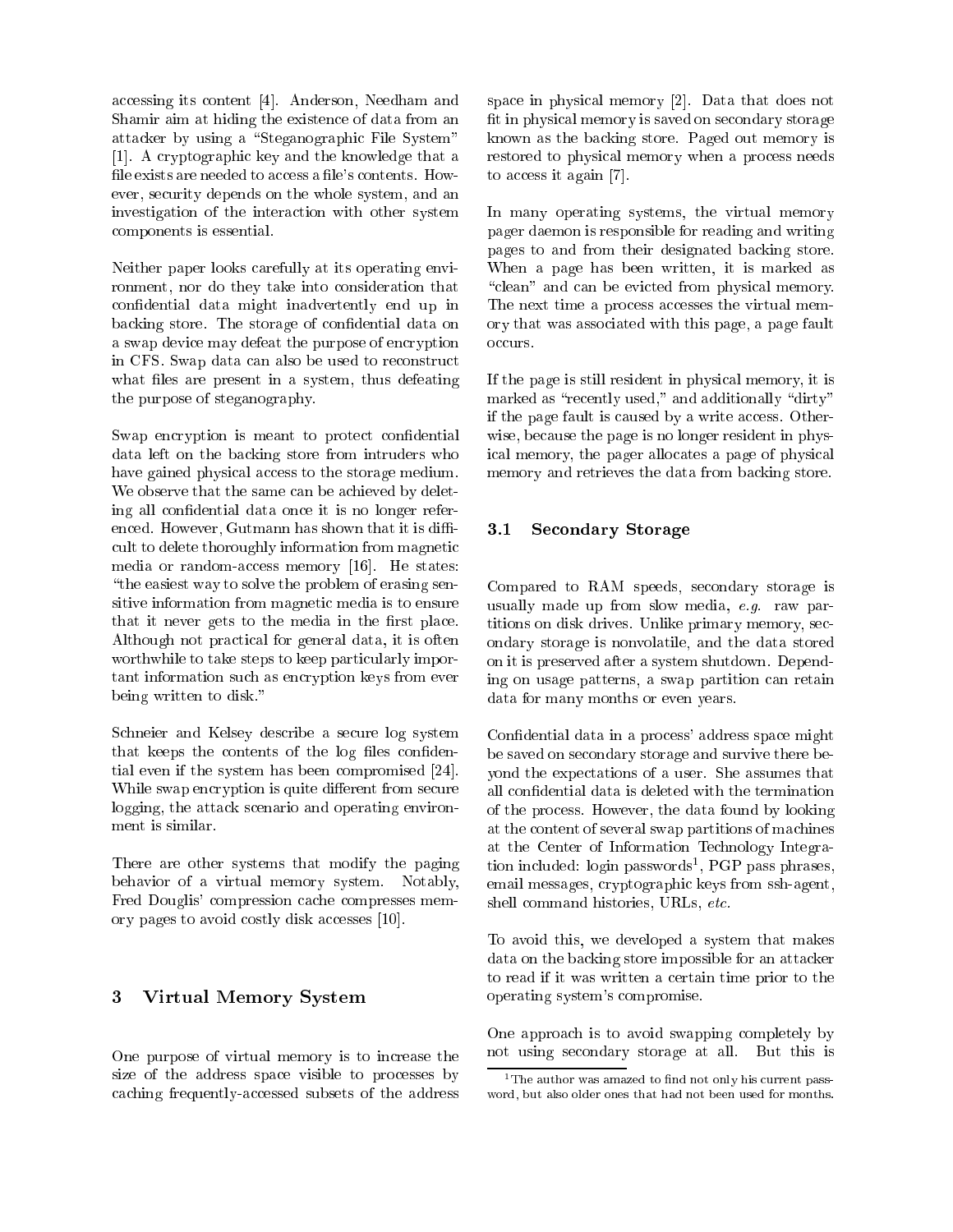not a general solution, and there are many appli ations and environments that require a virtual address spa
e bigger than the physi
al memory present in the system.

An application can prevent memory from being swapped out by using the "mlock()" system call to lock the physical pages associated with a virtual address range into memory  $[16]$ . There are several disadvantages with this approa
h. It requires applications to be rewritten to use "mlock()", which might not be possible for legacy applications or difficult if it requires a complicated analysis of which parts of the memory contain confidential data. In addition, " $mlock()$ " reduces the opportunity of the virtual memory system to evict stale pages from physi
al memory, whi
h an have a severe impa
t on system performan
e.

In general, it is not desirable to prevent the system from swapping memory to the disk. Instead, encryption can be used to protect confidential data when it is written to se
ondary storage by the pager. A user program could install its own encrypting pager [2]. This would lead to greater complexity, require modification of applications and poses difficult decisions about which cryptosystem to use. If a cryptographic file system like CFS  $[4]$  were available, the virtual memory pager could be configured to swap to a file that resided on an encrypted file system.

However, in contrast to common use of encryption [20], we require different characteristics for our ryptographi system:

- when a page on band store is no longer refere en
ed by its owner, the de
ryption key for that page should be irretrievably lost after a suitable time period  $(t_R)$  has passed.
- Only the virtual memory pager should be able to de
rypt data read from the ba
king store.

Clearly, the best protection is achieved with  $t_R = 0$ . The decryption key, and indirectly the page's content, is irretrievably removed immediately when the page is no longer referen
ed. This behavior meets the user's expectation that confidential data in a pro
ess' address spa
e is deleted with the termination of the pro
ess.

However, this is difficult to achieve, and we have to trade off security against performance. Often, a  $t_R > 0$  is still acceptable. In the initial implementation, we only guarantee  $t_R \leq$  system uptime, but attempt to minimize the average  $t_R$ .

This implies the use of volatile encryption keys, valid maximally for the duration of the system's uptime. Su
h keys are similar to ephemeral keys used to achieve perfect forward secrecy [9]. A volatile key is ompletely unrelated to all other keys. Knowledge of it does not allow the de
ryption of old data on secondary storage. Encryption keys are used only by the virtual memory pager and an be generated on demand when they are required, eliminating the need for ompli
ated key management.

On the other hand, swapping to a cryptographic file system does not fulfill either of the two requirements. Key management is an integral part of an encrypting file system [5]. Consequently, permanent nonvolatile en
ryption keys are present, making it possible to read the data on the swap storage after the system has been shut down. Furthermore, a user with access rights to the swap file on the encrypted file system - usually the root user - can directly read its contents.

Instead, we employ encryption at the pager level. Pages that are swapped out are (optionally) en rypted, and en
rypted pages that are read from secondary storage are decrypted.



Figure 1: Histogram of page residen
y in se
ondary storage for a desktop session and corresponding cumulative probability.

We compared page encryption to zeroing a page on the ba
king store after it is dereferen
ed. To get a better understanding of the overheard incurred by su
h a measure, we re
orded how long pages reside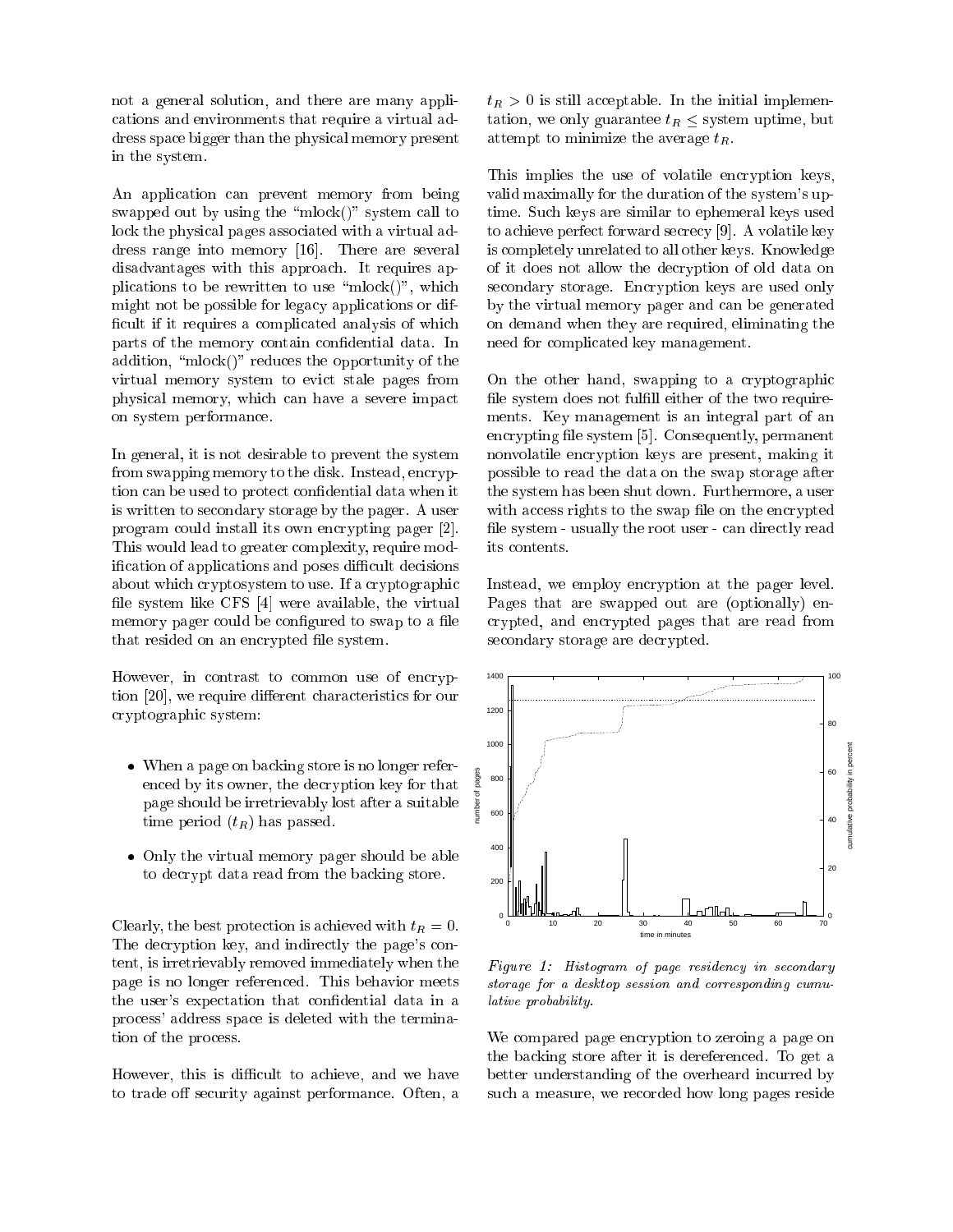on ba
king store. Figure 1 shows the result for a desktop session.

Most pages remain in the ba
king store for only a few minutes. The strong temporal orrelation between swapping and zeroing can result in unnecessary leaning of pages that will be overwritten immediately, and will impa
t on system performan
e due to expensive write operations. Zeroing pages also fails to prote
t against physi
al atta
ks that prevent writes to se
ondary storage, e.g. an atta
ker stealing disks or turning off the system's power supply.

In summary, encryption has the following advantages over physi
ally zeroing pages on the ba
king store.

- $\sim$  extra by extra by the distribution of distribution  $\sim$ seek time and additional I/O for writing. On the other hand, with encryption the content of a page disappears when its respective encryption key is deleted. Furthermore, encrypting a page is fast ompared to writing it, and the en ryption ost is spread evenly over the whole swapping pro
ess.
- En
ryption provides better prote
tion against physi
al atta
ks. Mere possession of the disk drive is not sufficient to read its content. The orre
t en
ryption key is required, but many physi
al atta
ks disrupt the operation of the ma
hine; the ontent of physi
al memory is lost, and thus also the encryption key. Additionally, encryption prevents "compromising emanations" caused by data transfers to secondary storage, i.e. ele
tromagneti radiation that arries sensitive information and an be received remotely [11].
- Reliably deleting data from magneti media is difficult, a problem that does not apply when using encryption  $[16]$ .

In the next se
tion, we des
ribe our implementation of swap en
ryption.

# 4 Swap En
ryption

Swap en
ryption divides naturally into two separate functions: encryption and decryption. The former requires a policy decision about when to encrypt pages. The latter requires knowing whi
h pages read from swap need to be decrypted. The encryption poli
y an be very simple, e.g. all pages that go to swap will be encrypted. A more sophisticated poli
y might en
rypt only pages of pro
esses that have read data from a cryptographic file system. The enumeration of such policies is the subject of future work.

In all cases, though, the decryption is completely independent from the decision to encrypt. For that reason, we keep a bitmap in the swap device that indi
ates for ea
h page whether it needs to be de rypted after it has been read. Thus, it is possible to hange the en
ryption poli
y during the runtime of the system without affecting the decryption of pages that have been encrypted while a different policy was in effect.

To a
hieve lower upper bounds on the window of vulnerability  $(t_R)$ , we divide the backing store into  $\sec$ tions of  $\sin 2$  KD  $\sin \theta$ , and give each section its own key. A key onsists of a 128-bit en
ryption key, a referen
e ounter and an expiration time. For a backing store of 256 MByte, keys occupy 14 KByte of memory.

A section's 128-bit cryptographic key is created randomly the first time it is needed, and its reference counter is set to 0. Each time a new page is enrypted with it, the ounter is in
remented.

When a page is freed on the backing store, the reference counter of the respective key is decremented. A key is immediately deleted when the referen
e ounter rea
hes 0. Thus, all data en
rypted with that key can no longer be decrypted and is effectively erased.

At the moment the first page in a section becomes unreferen
ed, its en
ryption key is set to expire after a time period  $t_R$ . After  $t_R$  has been reached, all pages that reference it have to be re-encrypted with a new key. The number of pages that need to be pro
essed is bounded by the se
tion size, so that the additional encryption overhead is configurable.

The framework for expiration exists, but we have yet to implement re-en
ryption. However, on
e this has been done, we can make stricter guarantees for the time that pages remain readable on the ba
king

the section size is configurable, and depends on now mu
h memory is available for ryptographi keys.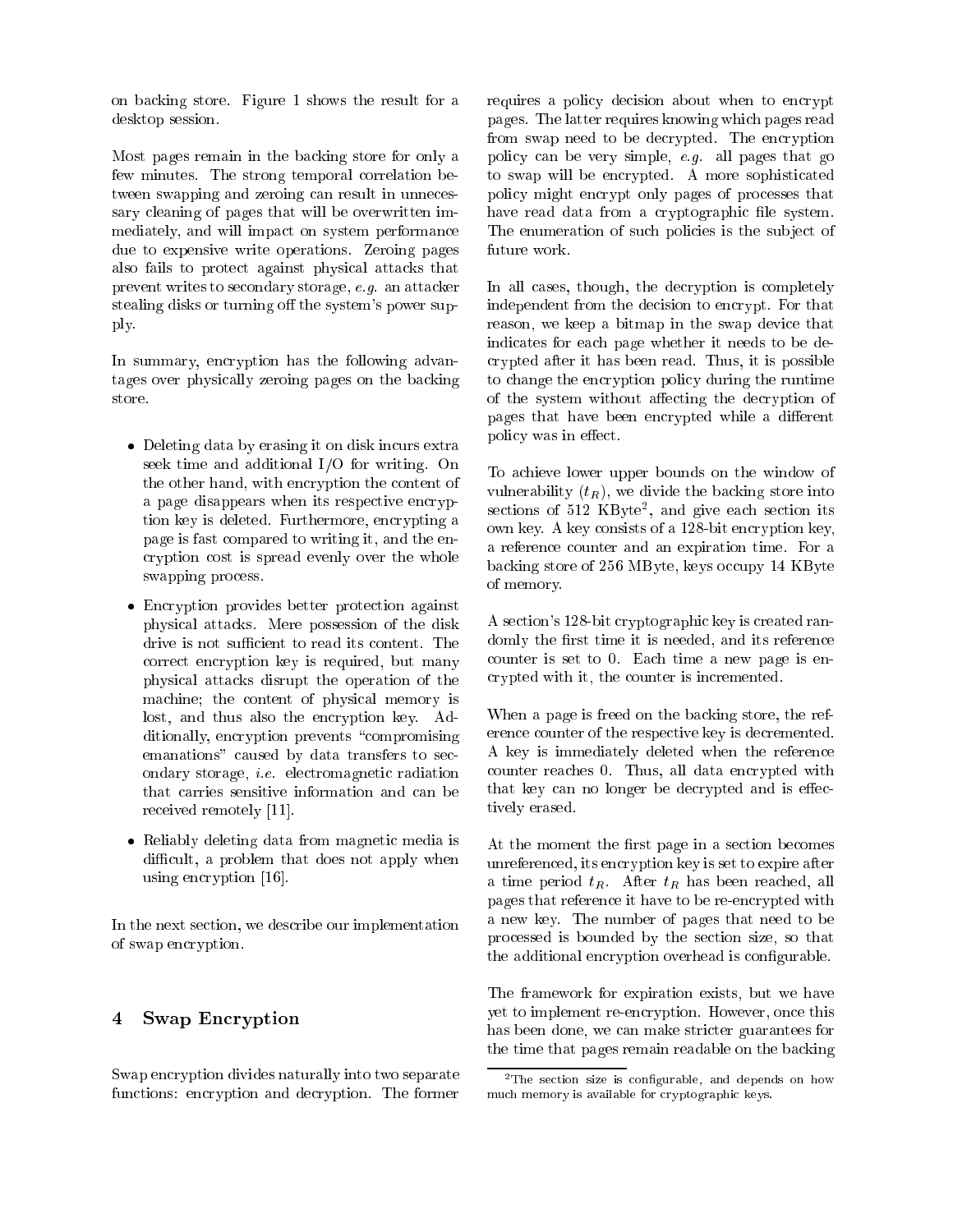store.

Figure 2 describes the paging process in several steps, and shows where encryption and decryption take pla
e:

- 1. A user pro
ess referen
es memory.
- 2. If the referen
ed address has a valid mapping, the data is accessed from the mapped physical page.
- 3. If the referen
ed address has an invalid mapping, a page fault occurs.
- 4. The pager reads the orresponding page from se
ondary storage.
- 5. The page is de
rypted if its entry in the bitmap indicates that it is encrypted.
- 6. Finally, the page is mapped into physi
al memory, and the page fault is resolved.
- 7. Conversely, if the page daemon de
ides to evi
t a page from physi
al memory,
- 8. the pager en
rypts the page with the en
ryption key of the se
tion that the page belongs to.
	- (a) If the section does not have an encryption key,  $e.g.$  it is the first encryption, a volatile en
	ryption key is initialized from the kernel's entropy pool.
- 9. Afterwards, the page is written to se
ondary storage.

There is one central difference between page enryption and de
ryption. Pages an be de
rypted in pla
e be
ause immediately after they have been read into memory, no process is allowed to access these pages until they have been decrypted. On the other hand, even after a page has been swapped out, a process may access it at any time. This precludes in-pla
e en
ryption. Instead, we have to allo
ate pages into which to store temporarily the encryption result, placing additional pressure on the already memory limited VM system.

The volatile keys are stored in an unmanaged part of the kernel memory. As a result, they are never paged out.



Figure 2: An overview of the swap en
ryption pro
ess.

#### 4.1Cipher Sele
tion

To be suitable for swap encryption, a cipher needs to fulfill at least three important criteria:

- En
ryption and de
ryption need to be fast ompared to disk  $I/O$ , so that the encryption does not be
ome the limiting fa
tor in the swapping pro
ess.
- The generation of a cipher's key schedule should be inexpensive compared to encrypting a page, so that hanging the key s
hedule does not affect performance. The key schedule of a cipher is usually larger than its encryption key. To conserve system memory we should recompute it every time we swit
h en
ryption keys, e.g. the en
ryption key hanges when pages are written to different sections.
- The ipher has to support en
ryption and de ryption on a page by page basis, sin
e page in and page out are not sequential. This pre
ludes the use of a stream cipher.

Initially, we planned to employ Schneier's Blowfish encryption algorithm [23]. Its software implementation is very fast, and it has been in use for several years without any apparent security flaws. Nonetheless, Blowfish has one critical drawback. The omputation of its key s
hedule is very expensive, and requires more than 4 KByte of memory.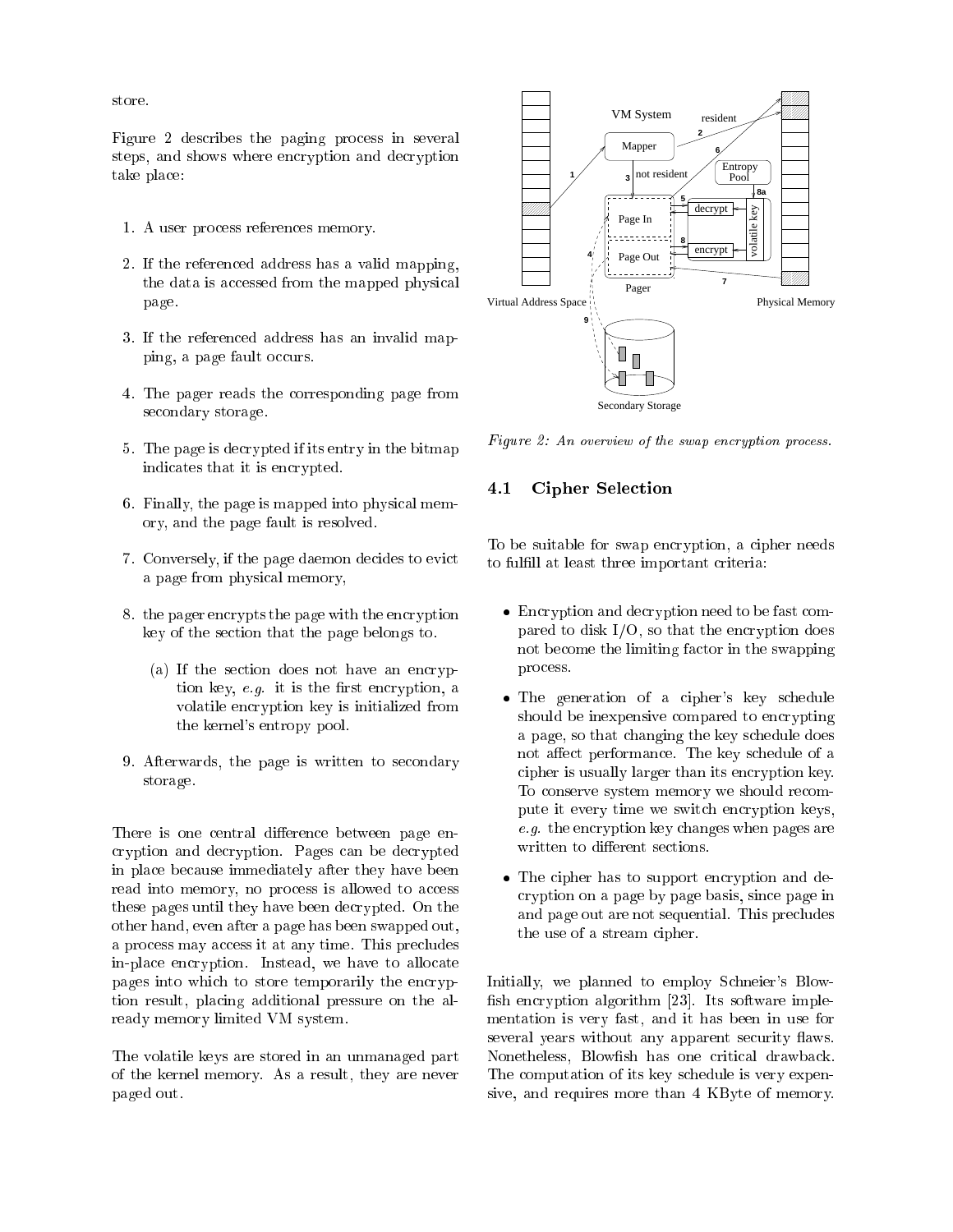For that reason, omputing the key s
hedule when it is needed is too expensive, and pre
omputation is not possible due to large memory requirements.

Based on our environmental onstraints, the ipher that matches our needs the best is Rijndael [8]. We describe it in the next section.

#### 4.2Rijndael

Rijndael is one of the finalists in the advanced enryption standard (AES) ompetition. It is a variable blo
k and key length ipher. In ontrast to many other blo
k iphers, its round transformation does not have the Feistel structure. Instead, the round transformation is composed of distinct layers: a linear mixing layer, a non-linear layer, and a key addition layer. Rijndael's design tries to a
hieve resistan
e against all known atta
ks while maintaining simplicity [8].

Compared to Blowfish, Rijndael is faster in all aspects, but less studied [12]. We decided to use Rijndael with 128-bit blo
ks and 128-bit keys. With the optimized C implementation by Gladman  $[13]$ , the encryption key schedule can be computed in 305 cyles on a Pentium Pro; the de
ryption key s
hedule costs 1398 cycles. A block can be encrypted in 374 cycles, and block decryption takes 352 cycles.

However, be
ause all en
ryption and de
ryption is done on 4 KByte units, the cost of the key schedule omputation is amortized. Therefore, even if we hange the key s
hedule every time, the en
ryption cost is only 375 cycles on average, and for decryption it is 357 cycles.

Normally, the overall performance of an encryption algorithm is influenced by word conversion to accommodate little and big endian architectures. However, because encryption and decryption happen on the same ma
hine, the word order of the algorithm's output is not relevant, and we do not need to take endianness into onsideration.

We use Rijndael in cipher-block chaining (CBC) mode. The CBC mode of operation involves the use of a 128-bit initialization ve
tor. Identi
al plaintext blocks encrypted under the same key but different e die plaas bloed bloed bloed bloed bloed bloed bloed bloed bloed bloed bloed bloed bloed bloed bloed bloed bl the result of the encryption is defined as

$$
c_i = E_K(c_{i-1} \oplus x_i),
$$

where the  $x_i$  are the plaintext and  $c_i$  the ciphertext blo
ks. The de
ryption is similar

$$
x_i = c_{i-1} \oplus E_K^{-1}(c_i).
$$

For swap encryption, the initial 128-bit  $IV$  is the 64-bit blo
k number to whi
h the page is written, on
atenated with its bitwise omplement. This ensures that each page is encrypted uniquely.

Caution is indicated because changing the  $IV$  in sequential in
rements for adja
ent pages may result in only small input differences to the encryption function. The attacks described in "From Differential Cryptanalysis to Ciphertext-Only Attacks" [3] might apply in su
h a situation. For that reason, we en
rypt the blo
k number and use that for the IV . Biryukov and Kushilevitz also state, \Another method of IV choice is the encryption of the datagram sequence numbers  $[\ldots]$ , and sending [the] IV in [the] clear (explicit IV method) [...]. This method is also very vulnerable to our analysis,  $[...]$ ." Nevertheless, in our case the  $IV$  is not explicit, and no IV dieren
es an be observed dire
tly.

#### 4.3Pseudo-random Generator

To initialize a volatile encryption key we require a sour
e of random bits. The generation of randomness with deterministi omputers is very hard. In particular, we do not strive to create perfect randomness hara
terized by the uniform distribution. Instead, we use pseudo-random generators.

A pseudo-random generator has the goal that its output is omputationally indistinguishable from the uniform distribution, while its exe
ution must be feasible  $[14]$ . A pseudo-random generator is realized by a stretching function  $g$  that maps strings of length n to strings of length  $l(n) > n$ . If X is a random variable uniformly distributed on strings of length *n* then  $g(X)$  appears to be uniformly distributed on strings of length  $l(n)$  [18].

For our purpose, we use the pseudo-random number generator (PRNG) provided by the OpenBSD kernel  $[21]$ . The PRNG is a cryptographic stream cipher that uses a source of strong randomness for

the term source of strong randomness represents a generator whose output is not really random, but depends on so many entropy providing physi
al pro
esses that an atta
ker an not pra
ti
ally predi
t its output.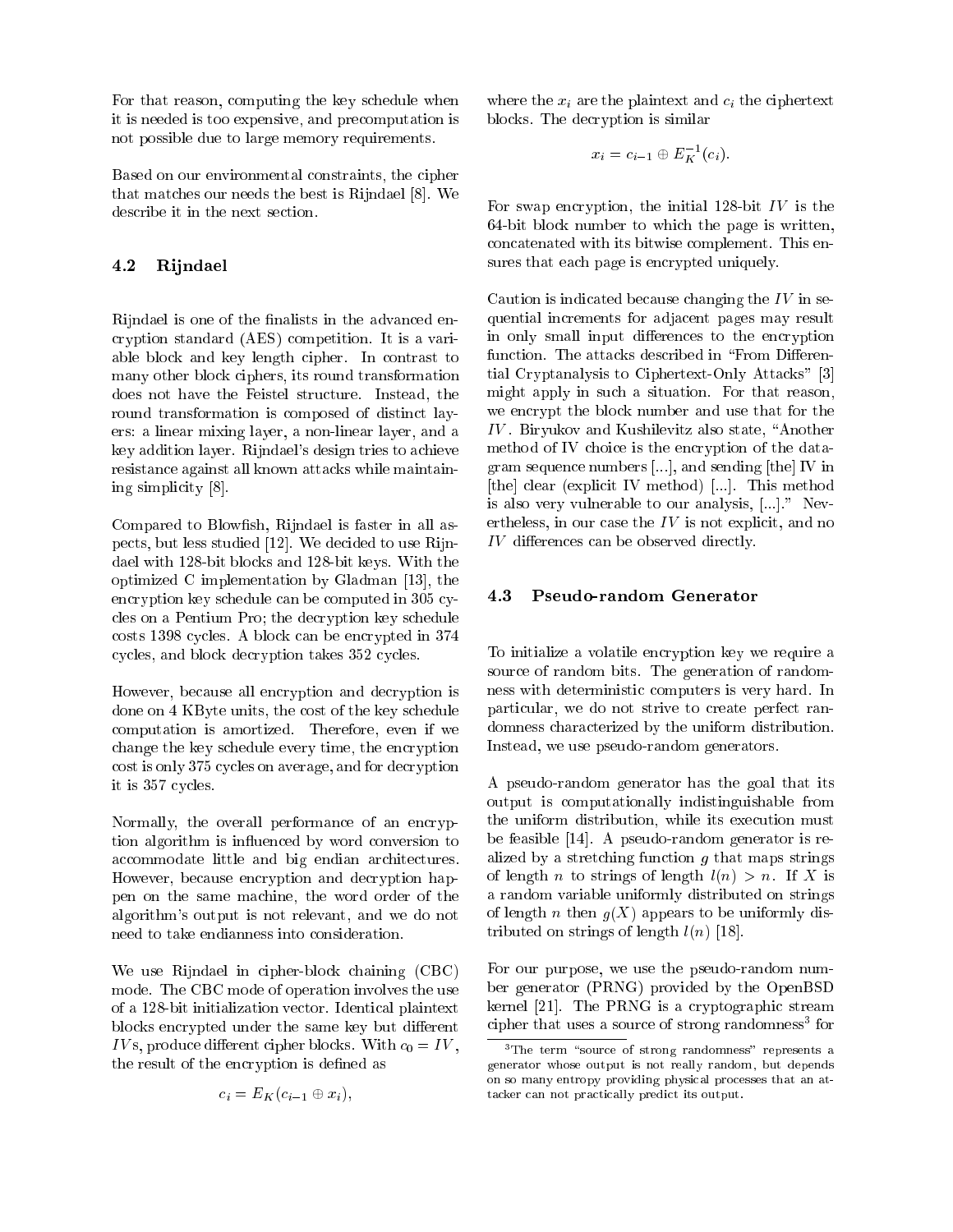initialization and reseeding. This sour
e is referred to as the "entropy pool."

Nonetheless, the problem on how to accumulate strong randomness for the entropy pool remains. Fortunately, a multi-user operating system has many external events from whi
h it an derive some randomness. Gutmann describes a generic framework for a randomness pool  $[17]$ .

In OpenBSD, the entropy pool

$$
P:=\{p_1,p_2,\ldots,p_{128}\}
$$

consists of 128 32-bit words. To increase the pool's randomness the kernel olle
ts measurements from various physi
al events: the inter-keypress timing from terminals, the mouse interrupt timing and the reported position of the mouse ursor, the arrival time of network packets, and the finishing time of disk requests.

The measured values from these sour
es are added to the entropy pool by a mixing function. For each value, the fun
tion repla
es one word in the pool as follows:

$$
p_i \leftarrow u \oplus p_{i+99} \oplus p_{i+59} \oplus p_{i+31} \oplus p_{i+9} \oplus p_{i+7} \oplus p_i,
$$

where  $i$  is the current position in the pool, and  $u$  the 32-bit word that is added. Index addition is modulo 128. After a value has been added *i* is decremented. To estimate the randomness in the pool, the entropy is measured by a heuristi based on the derivatives of differences in the input values.

A random seed is extracted from the entropy pool as follows: First, the concatenation of  $p_1p_2 \tildot p_{128}$ is given as input to an MD5 hash  $[22]$ . Second, the internal state of the MD5 hash for the previous omputation is added into the entropy pool. Third, the resulting pool is fed on
e more into the MD5 hash. Finally, the message digest is calculated. The output is "folded" in half by XOR-ing its upper and lower word. The resulting 64 bits are returned as the seed.

The stretching function is implemented by ARC4, a cipher equivalent to  $RSADSI's RC4 [25]$ . The cipher has an internal memory size of  $M = n2^n + 2n$ , with in our case  $n = 8$ . We use the random seeds extracted from the entropy pool to initialize the  $M$ bits. The output of RC4 is expected to cycle after 2 Lerations. However, Golic showed that a correlation between the se
ond binary derivative of the least significant bit output sequence and 1 can be detected in significantly fewer iterations [15], which allows the differentiation of  $RC4$  from a uniform distribution. We an avoid this problem by reseeding RC4's internal state before the number of critical iterations has been reached. In fact, the implementation in OpenBSD reseeds the ARC4 every time enough new entropy has been accumulated.

The kernel provides the " $arc4r$  and  $om(3)$ " function to obtain a 32-bit word from the pseudo-random number generator.

The volatile key of a section is created by filling it with the output from " $arc4random(3)$ ." We hope that between the time the system has been booted and the first swap encryption sufficient randomness is available in the kernel entropy pool to ensure good randomness in the RC4 output. Nonetheless, it should be noted that this onstru
tion does not reate a provably pseudo-random generator as described in the beginning of this section.

### 5 Performan
e Evaluation 5

In the following, we analyse the effect of swap enryption on the paging behavior. We look at page encryption and decryption times, and assess the runtime of applications with large working sets.

All measurements were performed on an OpenBSD 2.6 system with 128 MByte main memory and a 333 MHz Celeron pro
essor. The swap partition was on a 6 GByte Ultra-DMA IDE disk, IBM model DBCA-206480 running at 4200 revolutions per minute. The operating system an sustain an average blo
k write rate of 7.5 MByte/s and a blo
k read rate of 6.3 MByte/s. OpenBSD uses the  $UVM$  [7] virtual memory system.

Our micro benchmark measures the time it takes to en
rypt one page. A test program allo
ates 200 MByte of memory, and fills the memory sequentially with zeros. Afterwards, it reads the allocated memory from the beginning in sequential order. The pro
ess is repeated three times.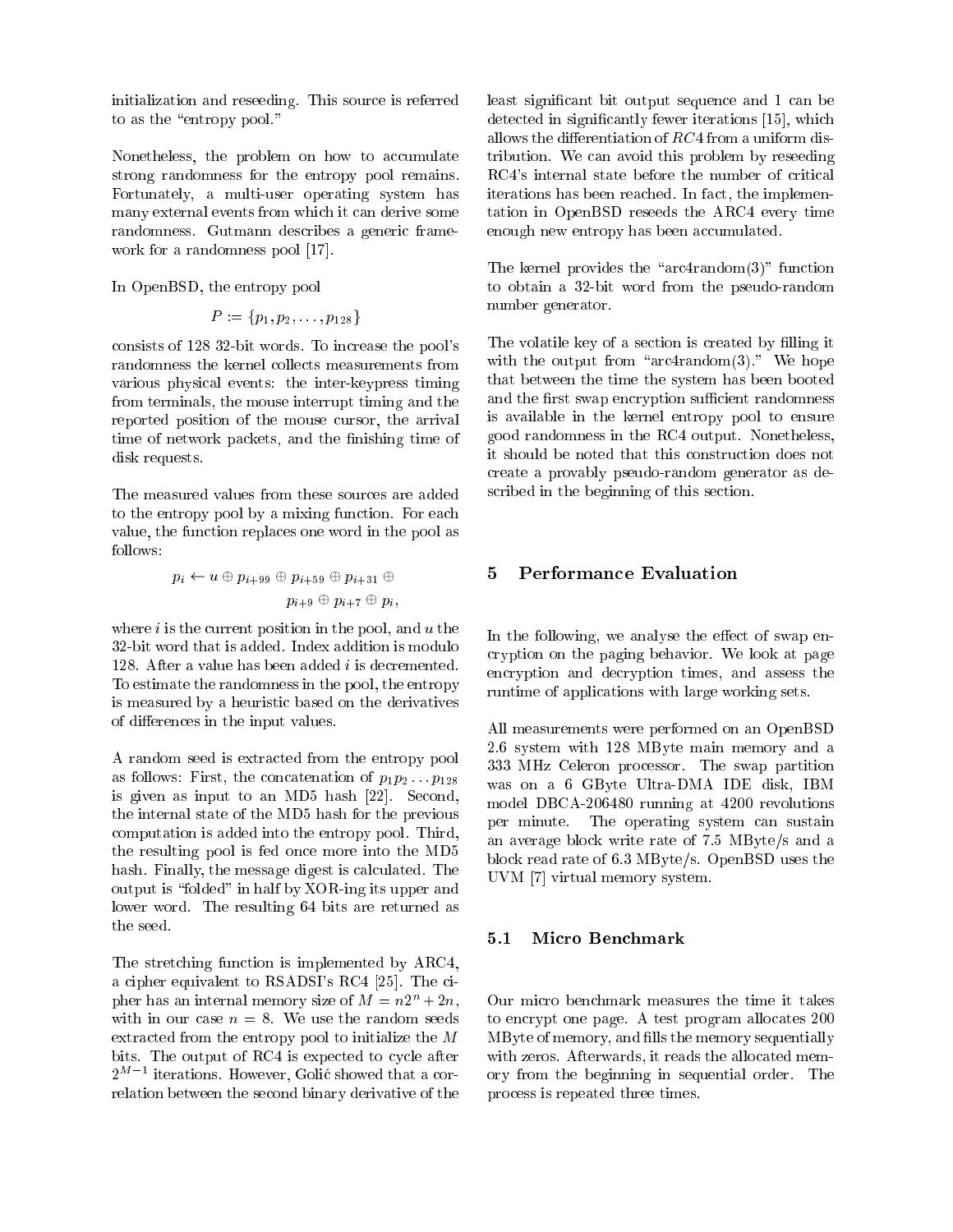We use kernel profiling to measure page encryption frequency, and the cumulative time of the encryption function. The kernel function "swap\_encrypt()" is alled 155336 times with a umulative running time of 67.96 seconds. One 4 KByte page could be encrypted in 0.44 ms, resulting in an encryption bandwidth of 8:9 MByte/s. The total amount of memory en
rypted is 600 MByte.

In UVM, writes to the backing store are asynhronous and reads are syn
hronous. To determine if I/O is still the bottlene
k of the swapping pro ess, we measured the runtime of the test program for different memory sizes, with and without swap encryption. We measure an increase in runtime of about 14% with en
ryption. To measure asyn hronous writes, we modied the test program to write only to memory. The runtime increase of  $26\%$ - 36% is due to allo
ation of new pages that store the en
rypted pages until they are written to disk, thus ausing the system to swap more often. Figure 3 shows a graph of the results.



Figure 3: Performan
e dieren
e between swap en cryption and normal swapping when pages are accessed sequentially, illustrating the difference between asynhronous write and syn
hronous reads.

#### $5.2$ Macro Benchmark

To judge the impact of swap encryption on appli
ation programs, we used ImageMagi
k to pro ess a 960 in 2280 <del>intervalses and a 26-bit and a 16-bit and a</del> The image was magnified and then rotated by  $24^{\circ}$ . The runtimes for different magnification factors are shown in Table 1.

|              | No Encryption |          | Encryption  |          |
|--------------|---------------|----------|-------------|----------|
| Magni-       | Major         | Runtime  | Major       | Runtime  |
| fication     | Faults        | (in sec) | Faults      | (in sec) |
| $2.30\times$ | $0.4~10^{3}$  | 49s      | $0.410^{3}$ | 49s      |
| $2.35\times$ | $19 \; 10^3$  | 145s     | $18\ 10^3$  | 147s     |
| $2.40\times$ | $22 \; 10^3$  | 169s     | $22\;10^3$  | 180s     |
| $2.50\times$ | $24 \; 10^3$  | 179s     | $2410^3$    | 276s     |

Table 1: Runtime of image pro
essing tool for different magni
ation fa
tors.

The table compares the major faults and program runtime for a system that does not use encryption against a system that does. A ma jor fault is a page fault that requires  $I/O$  to service it, and does not take into account the pages that have been paged out by the paging daemon.

With increasing magnification factor, the working set size of the program grows larger. We measure a sharp increase of the running time with swap encryption for a magnification factor of 2.5. However, for the other magnification factors the program runtime is not affected that much, even though nearly half of the program's memory was on backing store. Thus, we believe that the overhead caused by enryption is tolerable.

### 6 Con
lusion

Confidential data can remain on backing store long after the pro
ess to whi
h the data originally belonged has terminated. This is ontrary to a user's expectations that all confidential data is deleted with the termination of the process. An investigation of se
ondary storage of ma
hines at the Center for Information Te
hnology Integration revealed very confidential information, such as the author's PGP pass phrase.

We investigate several alternative solutions to prevent confidential data from remaining on backing store, e.g. erasing data physically from the backing store after pages on it be
ome unreferen
ed. However, we find that encryption of data on the backing store with volatile random keys has several advantages over other approa
hes:

 The ontent of a page disappears when its respective encryption key is deleted, a very fast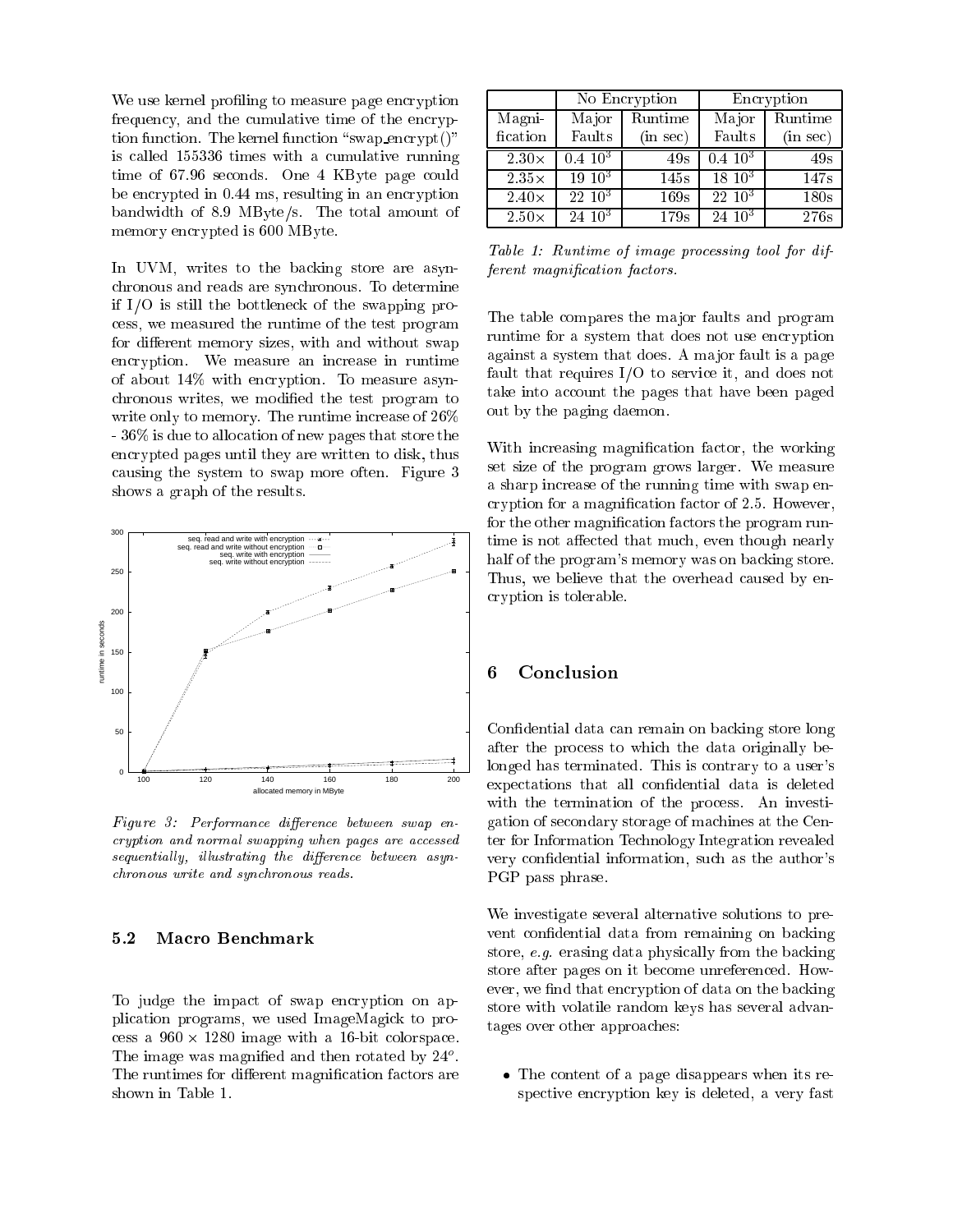operation.

 En
ryption provides prote
tion against physi al atta
ks, e.g. an atta
ker stealing the disk that ontains the swap partition

En
ryption enables us to make the guarantee that unreferen
ed pages on the ba
king store be
ome unreadable after a suitable time period upper bounded by system uptime has passed.

We have demonstrated that the performan
e of our encryption system is acceptable, and it proves to be a viable solution.

The software is freely available as part of the OpenBSD operating sytem and an also be obtained by onta
ting the author.

### 7 A
knowledgments

I thank Patri
k M
Daniel and my advisor Peter Honeyman for areful reviews and helpful omments on the organization of this paper. I also thank Chu
k Lever for getting me interested in swap en ryption, Artur Grabowski for improving my understanding of UVM and David Wagner for helpful feedback on cipher selection.

### References

- [1] R. Anderson, R. Needham, and A. Shamir. The Steganographic File System. In Proceedings of the Information Hiding Workshop, April 1998.
- [2] A. Appel and K. Li. Virtual Memory Primitives for User Programs. In Proceedings of the 4th International Conferen
e on Ar
hite
tural Support for Programming Languages and Operating Systems, April 1991.
- [3] Alex Biryukov and Eyal Kushilevitz. From Differential Cryptanalysis to Ciphertext-Only Atta
ks. In Proceedings of the Advances in Cryptology  $CRYPTO$  '98, pages 72-88. Springer-Verlag, August 1998.
- [4] Matt Blaze. A Cryptographic Filesystem for Unix. In Proceedings of the First ACM Conference on Computer and Communications Security, pages 9-16, November 1993.
- [5] Matt Blaze. Key Management in an Encrypting File System. In Proceedings of the 1994 USENIX Summer Technical Conference, pages 27-35, June 1994.
- [6] G. Cattaneo and G. Persiano. Design and Implementation of a Transparent Cryptographi Filesystem for Unix. Unpublished Technical Report, July 1997. ftp://edu-gw.dia.unisa.it/ pub/t
fs/do
s/t
fs.ps.gz.
- [7] Charles D. Cranor and Gurudatta M. Parulkar. The UVM Virtual Memory System. In Proceedings of the 1999 USENIX Annual Te
hni
al Conferen
e, pages 117-130, June 1999.
- [8] Joaen Daemen and Vincent Rijmen. AES Proposal: Rijndael. AES submission, June 1998. http:// www.esat.kuleuven.a
.be/~rijmen/rijndael/.
- [9] Whitfield Diffie, Paul C. van Oorschot, and Mi
hael J. Wiener. Authenti
ation and authenti ated key ex
hanges. Designs, Codes and Cryptog $raphy$ ,  $2(2):107-125$ , June 1992.
- [10] Fred Douglis. The Compression Cache: Using On-Line Compression to Extend Physial Memory. In Proceedings of 1993 Winter USENIX Conference, pages 519-529, 1993.
- [11] Berke Durak. Hidden Data Transmission by Controlling Ele
tromagneti Emanations of Computers. Webpage. http://altern.org/berke/tempest/.
- [12] Niels Ferguson, John Kelsey, Mike Stay, David Wagner, and Bru
e S
hneier. Improved Cryptanalysis of Rijndael. In Fast Software Encryption Workshop 2000, April 2000.
- [13] Brian Gladman. AES Algorithm Efficiency. Webpage. http://www.btinternet.
om/~brian.gladman/ryptography te
hnology/aes/index.html.
- [14] Oded Goldreich. Modern Cryptography, Probabilisti Proofs and Pseudo-randomness. Springer-Verlag, 1999.
- [15] Jovan Dj. Golić. Linear Statistical Weakness of Alleged RC4 Keystream Generator. In Proceedings of the Advances in Cryptology — Eurocrypt '97, pages 226{238. Springer-Verlag, May 1997.
- [16] Peter Gutmann. Secure Deletion of Data from Magnetic and Solid-State Memory. In Proceedings of the Sixth USENIX Security Symposium, pages 77-89, July 1996.
- [17] Peter Gutmann. Software Generation of Practially Strong Random Numbers. In Proceedings of the Seventh USENIX Security Symposium, pages 243-255, June 1998.
- [18] J. Hastad, R. Impagliazzo, L. Levin, and M. Luby. Constru
tion of Pseudorandom Generator from any One-Way Fun
tion, 1993.